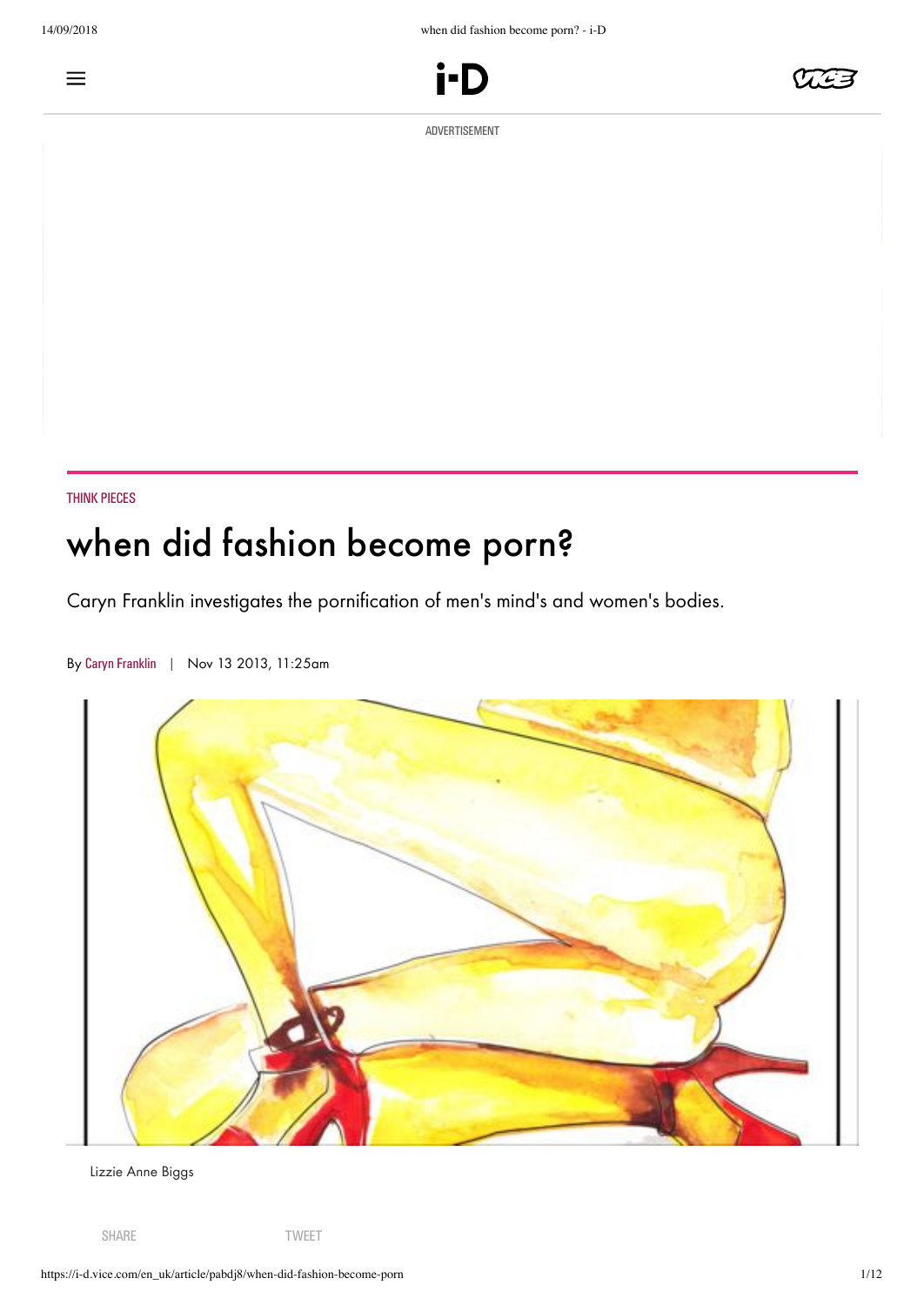### 14/09/2018 when did fashion become porn? - i-D

I usually see things from a female perspective. But [boys](http://i-d.vice.com/en_gb/look/fashion-stories/1003/boys-boys-boys) and men deserve compassion too. Exposure to record levels of Internet pornography is causing havoc.

Tuning in regularly to watch while a woman plasters a pleasurable grimace on her face to endure sodomy, gang rape, on face urination and ejaculation accompanied by enough pounding, choking and manacling to warrant medical treatment at the end of her working day, takes commitment.

ADVERTISEMENT



Repeat exposure to that kind of TV can mess up male brains, as tests conducted within a recent Channel 4 documentary on a young porn-addict confirmed. For one thing, being forced to seek frequent lonely masturbatory relief in public toilets several times a day is just grim. Mutual sexual pleasure in real time is unlikely too. [Plain old Vanilla Sex doesn't hit the spot any more.](http://i-d.vice.com/en_gb/read/think-pieces/863/i-sex-its-better-than-sex)

It doesn't help, that actors look turned on and effortlessly erect, it's a special skill to remain completely uninterested in the human meat below to stave off an early bath.

This is big stuff to live up to. Guys have body image anxieties too with additional performance pressures. There's a growing market for Viagra and other enhancers to help those seeking souped-up mechanical thrusting abilities. There's also surgery as well as traction and penile lengthening procedures. Masculinity now, just like femininity, is prey to a whole host of marketing promises and pressures. The only thing that is really serviced is rampant Consumerism.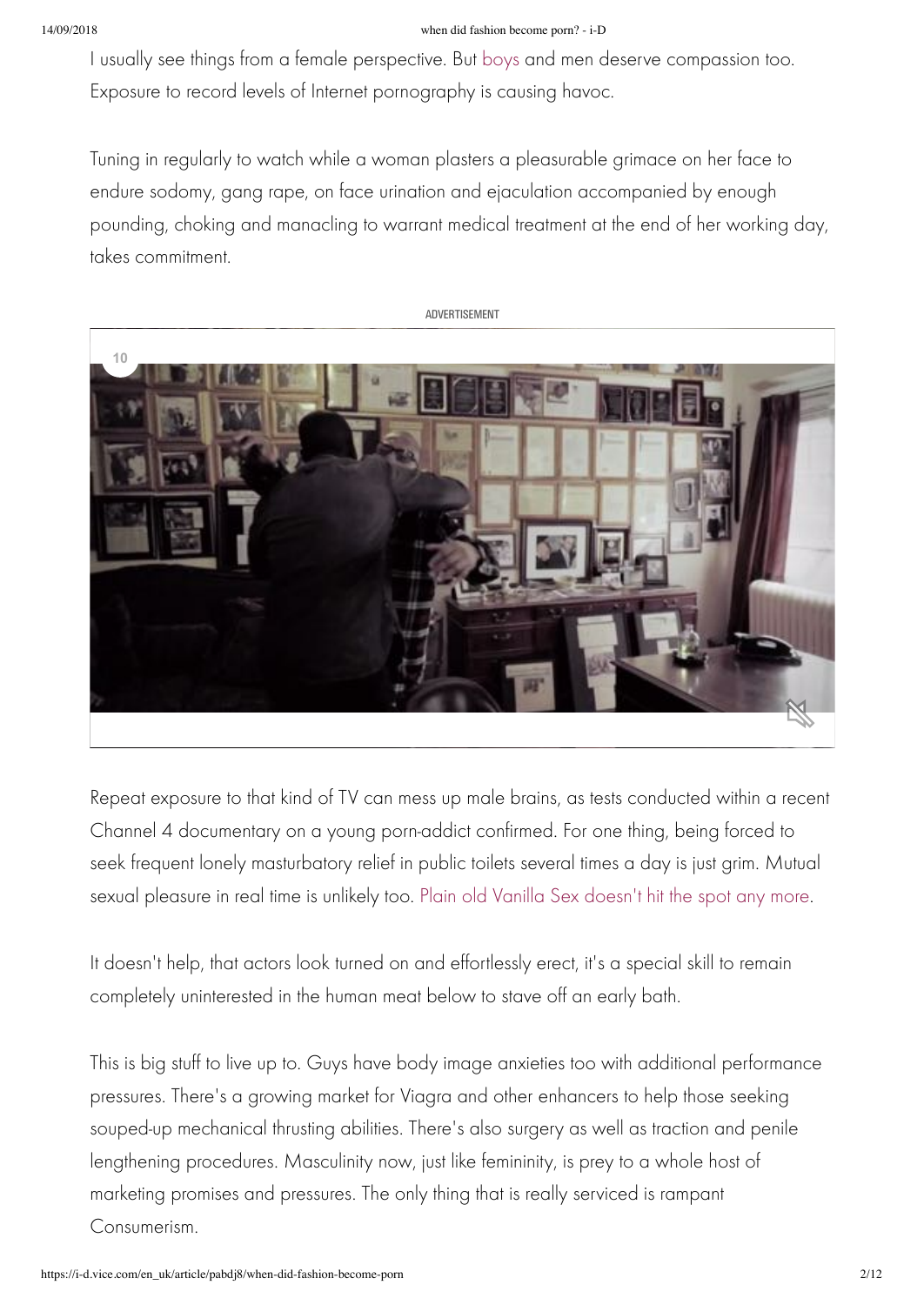#### 14/09/2018 when did fashion become porn? - i-D

But the idea of Women For Sale, damages both genders. Broadcast as a misogynistic standard from a shabby back-room printing press for most of the 20th Century, now pornography is produced on an industrial scale as never seen before and, courtesy of continually developing digital markets commands huge revenues although over 80% of young users access it for free.

So if explicit and violent pornography is routinely employed to satisfy natural curiosity about sex, there has to be some trickle-down effect. On the front-line are young women, currently negotiating a landslide of cultural directives about their lack of worth and desirability. Young men brought up on porn, reject amongst many things, natural pubic hair in favour of the sexworker aesthetic. Pre-teen boys can be heard instructing pre-teen school-girls to shave 'down there' if they want to be liked. Boys also have little idea of what makes sex pleasurable for women. And neither it seems do today's young women, studies reveal girls expect relationships to be controlling and sometimes violent. Other consequences are equally pernicious.

"Second-rate studio shots of shaved labias pinned open by ragged hands, are being joined by immaculately styled, big budget, fashion and music imagery."

Pornification of our popular culture is happening right under our noses. Second-rate studio shots of shaved labias pinned open by ragged hands, are being joined by immaculately styled, big budget, fashion and music imagery. High-class models and well paid pop stars mimic the spooky, sleazy, come-slutty posturing of their poorer sex-for-sale sisters. Impressionable fans revel in their bodies as sexual entities and cavort on social-networking stages with ill-judged abandon. Fired up by the mistaken belief that hyper-sexualisation is powerful currency, girls haven't yet experienced enough ordinary work-place goings on. There is limited respect for women as it is.

But let's take Miley as our case study. Her little-girl-lost, appears in child's vest and pants before she gets down to some naked simpering, sucking and licking of demolition equipment. It's empowering no? When men take camera shots up the arse or give cunnilingus to DIY power tools, we can talk. Since no-one with testicles is jiggling them bare to sell music, the debate is one sided. Pop-elder, Sinead O'Connor tried reasoning as any mother would, Annie Lenox provided back up. Both received a two-finger salute. Miley has signed up for stewardship from an industry, not previously revered for it's pastoral care of young women. Putting her trust in highly-paid creatives, when none have earned it, and others are central to online campaigns to out them as sexual predators is, well, misguided. Young women being schooled in the art of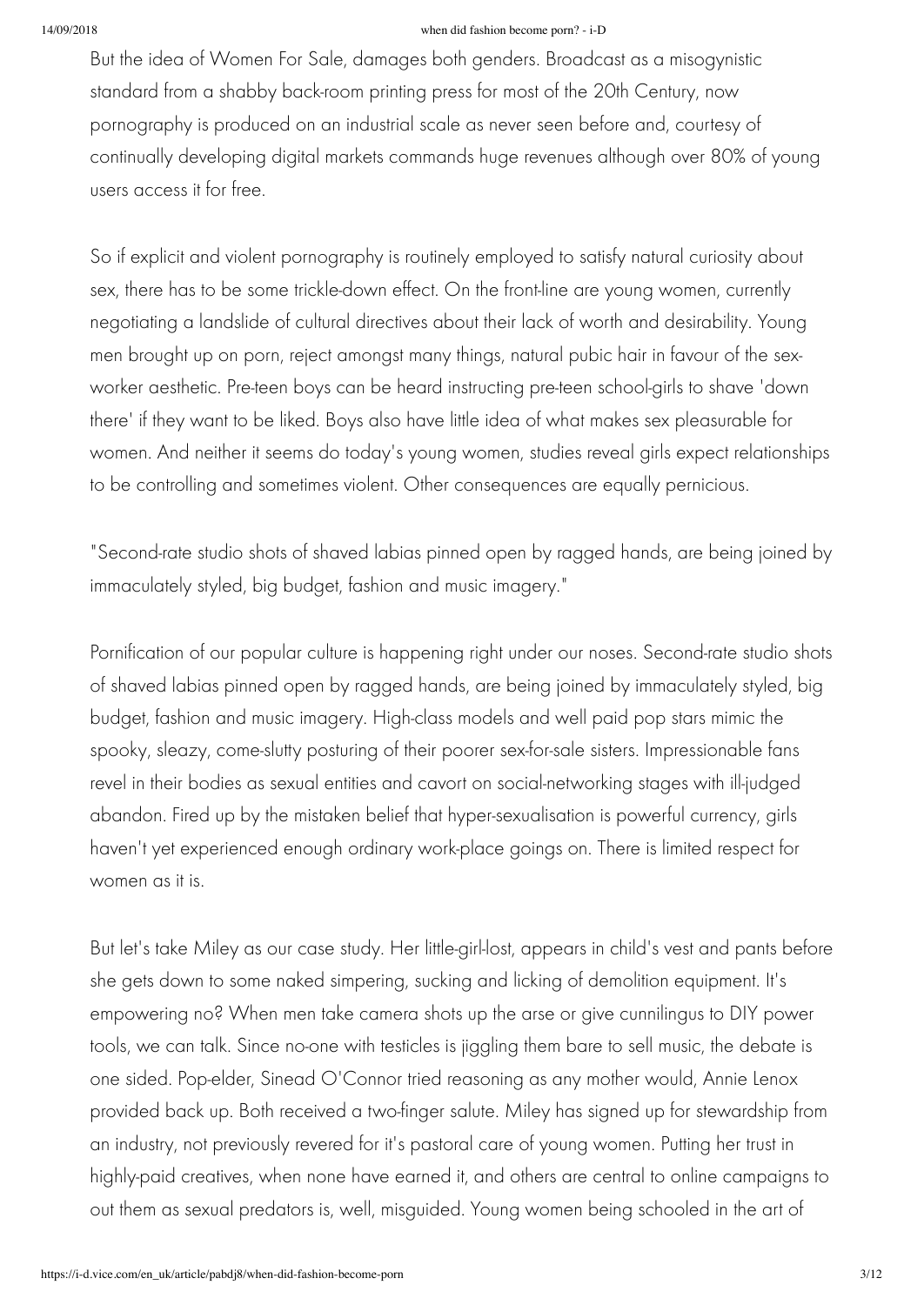empowerment by pornographers and shareholders encouraging self-harm, deserve patience though.

ADVERTISEMENT

And so we come to fashion, featuring sexually posturing, naked adolescent girls, models faking arousal with milky 'come;' on their faces or female torsos with legs wide open, their shaved vulva framing a fragrance bottle. These make for confusing messages too. Although in an environment where the female body is routinely, manipulated, contorted and controlled, why not? Fashion joins music to reveal itself to be the perfect grow-bag for more misogyny.

More sticky trickle down? Or have creative thinkers fallen prey to moral atrophy, now that their brains are prematurely addled by too much Internet fanny? Are we bereft of new and innovative ideas, so porn will do? Is the hollow draw of women as sexual caricatures - reduced to breasts, genitals and pouty manoeuvres, sheathed in designer chiffon, or accompanied by hi-production sound values, an artistic statement?

Internationally renowned, record labels, fashion houses and advertising CEOs say they are selling a dream, but WHO TO? Sophisticated marketing, aimed at intelligent women and attentive girls it isn't.

So let's just come right out and say it. GROOMING. This new media porn is all a bit of innocent fun, nothing to make a fuss about. Just give us a little flash of your honey-pot and stop being so uptight. Individuals are incentivised with career promises, the masses are reassured, when it reaches their phones and laptops, that this is media at its edgiest. That's how sexual groomers work in both seedy and shiny surroundings isn't it? When repellent ideas are given a fun or adventurous spin, they are always easier to carry out.